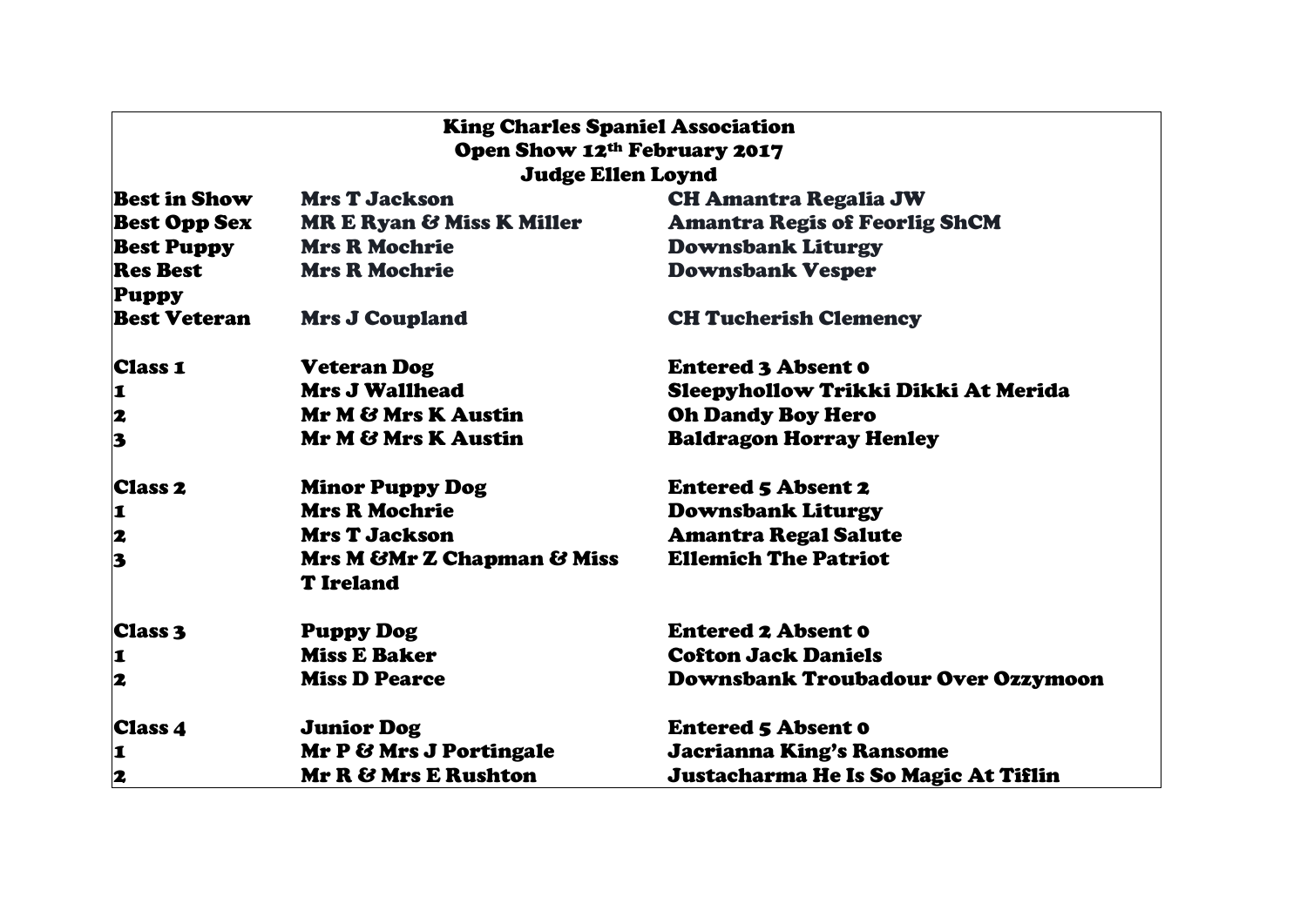| 3              | <b>Miss M Mallows</b>                      | X-Jewel OD Dvou Orechu Binglui (Imp |
|----------------|--------------------------------------------|-------------------------------------|
|                |                                            | Cze)                                |
| 4              | Mr S & Mrs G Smith                         | <b>Justacharma One So Magic</b>     |
| 5              | <b>Miss V Cox</b>                          | <b>Petitpaws Black Prince</b>       |
| <b>Class 5</b> | <b>Yearling Dog</b>                        | <b>Entered 3 Absent 0</b>           |
| 1              | Mr J Goodwin                               | <b>Diggle Dandelion JW</b>          |
| 2              | <b>Miss V Cox</b>                          | <b>Petitpaws Black Knight</b>       |
| 3              | Mr M & Mrs K Austin                        | <b>Dragonheart Winter Morning</b>   |
| Class 6        | <b>Novice Dog</b>                          | <b>Entered 5 Absent 1</b>           |
| 1              | <b>Miss V Cox</b>                          | <b>Petitpaws Black Jack</b>         |
| 2              | <b>Miss E Baker</b>                        | <b>Cofton Jack Daniels</b>          |
| 3              | <b>Miss M Mallows</b>                      | <b>Mitapip Luther Binglui</b>       |
| 4              | Mr M & Mrs K Austin                        | <b>Dragonheart Fall Breeze</b>      |
| <b>Class 7</b> | <b>Graduate Dog</b>                        | <b>Entered 4 Absent 0</b>           |
| ı              | Mrs L Gillhespy & Miss E<br><b>McNally</b> | <b>Lorphil Treasure Island</b>      |
| 2              | <b>Mrs J Coupland</b>                      | <b>Tucherish Guilty Verdict</b>     |
| 3              | <b>Mr R Salguero</b>                       | <b>Rivermoor Minstrel</b>           |
| 4              | Mr M & Mrs K Austin                        | <b>Dragonheart Of Winter</b>        |
| <b>Class 8</b> | <b>Post Graduate Dog</b>                   | <b>Entered 5 Absent 2</b>           |
| 1              | Mr S & Mrs G Smith                         | <b>Justacharma Magic Is Here</b>    |
| 2              | <b>Mrs R Mochrie</b>                       | <b>Downsbank Razzle Dazzle 'Em</b>  |
| 3              | <b>Mr R Salguero</b>                       | <b>Rivermoor Minstrel</b>           |
| Class 9        | <b>Limit Dog</b>                           | <b>Entered 7 Absent 2</b>           |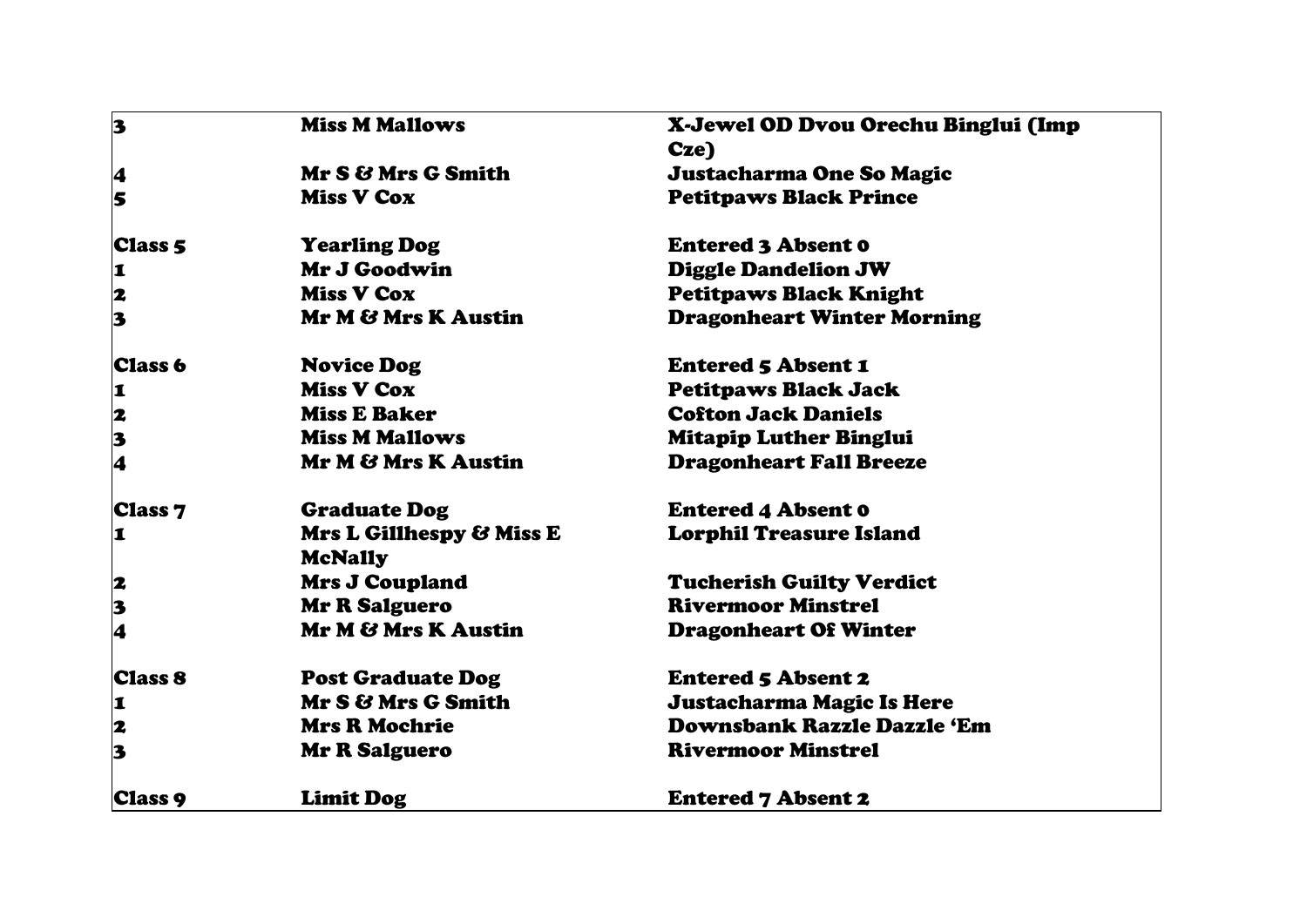|                     | <b>Mrs T Jackson</b>                                      | <b>Amantra Treasury</b>                |
|---------------------|-----------------------------------------------------------|----------------------------------------|
| 123                 | <b>Mrs C Bowles-Robinson</b>                              | <b>Baldragon Brecon JW</b>             |
|                     | <b>Mrs J Wallhead</b>                                     | Sleepyhollow Trikki Dikki At Merida    |
|                     | <b>Miss C Melville</b>                                    | <b>Amantra Tiberius</b>                |
| l<br>5              | <b>Miss V Cox</b>                                         | <b>Headra's Right On The Money For</b> |
|                     |                                                           | <b>Petitpaws</b>                       |
| <b>Class 10</b>     | <b>Open Dog</b>                                           | <b>Entered o Absent o</b>              |
| <b>Class 11</b>     | <b>Special Open Black &amp; Tan or</b><br><b>Ruby Dog</b> | <b>Entered 4 Absent 2</b>              |
| 1                   | Mr S & Mrs G Smith                                        | Alambra Here Is Magic For Justacharma  |
| 2                   | <b>Mrs L Gillhespy</b>                                    | <b>Lorphil Red River JW</b>            |
| <b>Class 12</b>     | <b>Special Open Blenheim Or</b><br><b>Tricolour Dog</b>   | <b>Entered 3 Absent 1</b>              |
| $\vert$ 1           | Mr E Ryan & Miss K Miller                                 | <b>Amantra Regis Of Feorlig ScCM</b>   |
| 2                   | Mr M & Mrs K Austin                                       | <b>Baldragon Big It Up</b>             |
| <b>Best Dog</b>     | Mr E Ryan & Miss K Miller                                 | <b>Amantra Regis Of Feorlig ScCM</b>   |
| <b>Res Best Dog</b> | Mr P & Mrs J Portingale                                   | Jacrianna King's Ransome               |
| <b>Best Dog</b>     | <b>Mrs R Mochrie</b>                                      | <b>Downsbank Liturgy</b>               |
| <b>Puppy</b>        |                                                           |                                        |
| <b>Best Veteran</b> | <b>Mrs J Wallhead</b>                                     | Sleepyhollow Trikki Dikki Ar Merida    |
| Dog                 |                                                           |                                        |
| <b>Class 13</b>     | <b>Veteran Bitch</b>                                      | <b>Entered 4 Absent 1</b>              |
| I                   | <b>Mrs J Coupland</b>                                     | <b>Ch Tucherish Clemency</b>           |
| 2                   | <b>Miss M Mallows</b>                                     | <b>Lorphil Red Ribbons Of Binglui</b>  |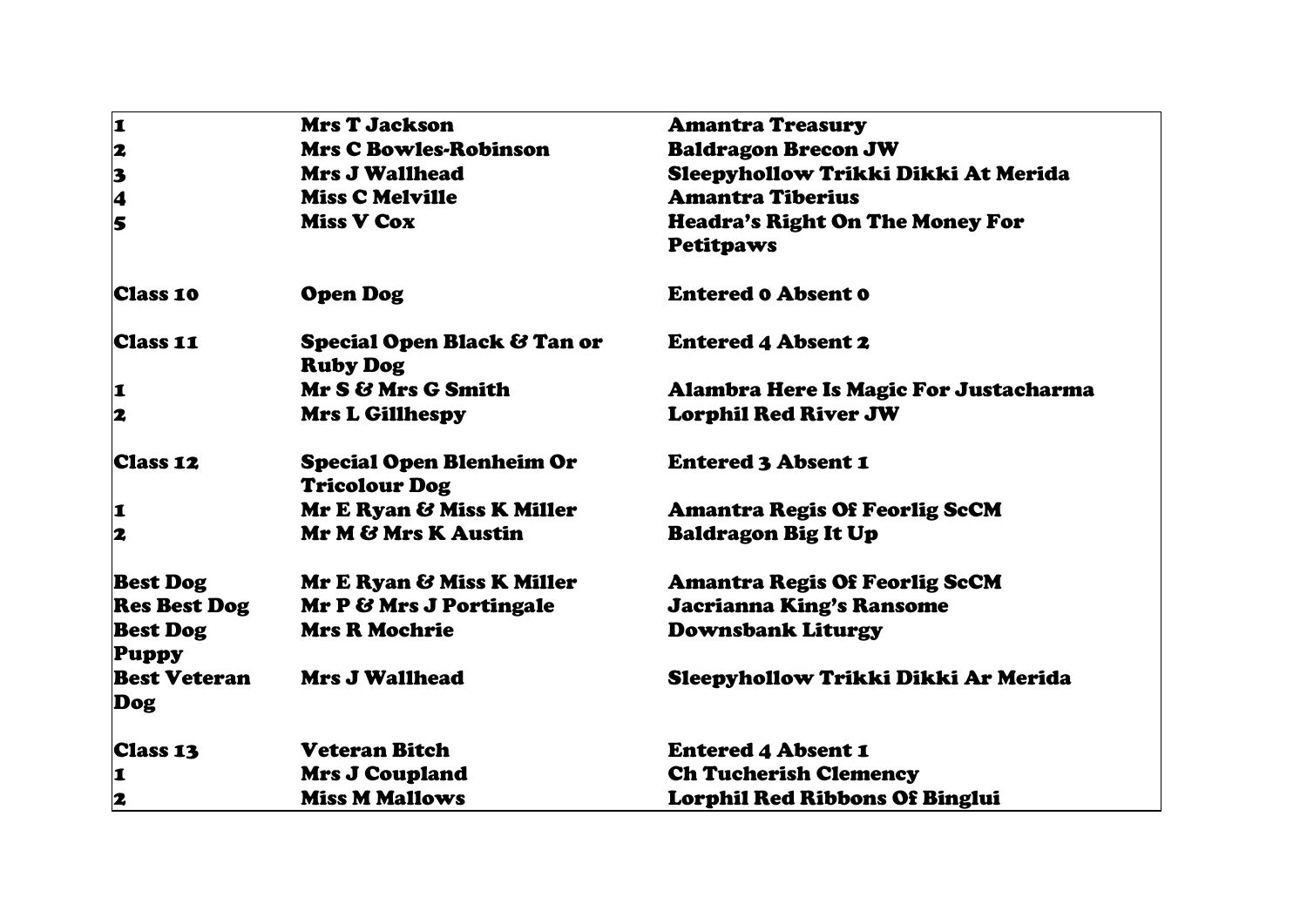| 3                                                       | Mr S & Mrs G Smith                                  | Justacharma Our Magic                       |
|---------------------------------------------------------|-----------------------------------------------------|---------------------------------------------|
| <b>Class 14</b>                                         | <b>Minor Puppy Bitch</b>                            | <b>Entered 5 Absent 2</b>                   |
| $\mathbf{1}$                                            | <b>Mrs R Mochrie</b>                                | <b>Downsbank Vesper</b>                     |
|                                                         | Mr J Blewett & Mr R Smith                           | <b>Othmese Saphire</b>                      |
| $\begin{array}{c} \mathbf{2} \\ \mathbf{3} \end{array}$ | Miss C Melville & Mrs T<br><b>Jackson</b>           | <b>Amantra Regal Star</b>                   |
| <b>Class 15</b>                                         | <b>Puppy Bitch</b>                                  | <b>Entered 2 Absent 0</b>                   |
| 1                                                       | <b>Mrs R Mochrie</b>                                | <b>Downsbank Raspberry Ripple</b>           |
| 2                                                       | Mr J Blewett & Mr R Smith                           | <b>Cofton Tallisker With Othmese</b>        |
| <b>Class 16</b>                                         | <b>Junior Bitch</b>                                 | <b>Entered 8 Absent 1</b>                   |
| 1                                                       | Mrs I Askins & Mrs M Kendall                        | <b>Cofton Winter Time Tale At Headra JW</b> |
| 2                                                       | <b>Mrs M Chapman &amp; Miss T</b><br><b>Ireland</b> | <b>Ellemich Day Dream</b>                   |
| $\mathbf{3}$                                            | Mr R & Mrs R Baker                                  | <b>Cofton Snowhite</b>                      |
| 4                                                       | <b>Miss V Cox</b>                                   | <b>Petipaws Black Pearl</b>                 |
| 5                                                       | Mr R & Mrs E Rushton                                | Justacharma She Is So Magic At Tiflin       |
| <b>Class 17</b>                                         | <b>Yearling Bitch</b>                               | <b>Entered 5 Absent 4</b>                   |
| 1                                                       | <b>Mrs R Mochrie</b>                                | <b>Downsbank Tiger Lilly JW</b>             |
| <b>Class 18</b>                                         | <b>Novice Bitch</b>                                 | <b>Entered 8 Absent 3</b>                   |
| I                                                       | Mr R & Mrs R Baker                                  | <b>Cofton Snow white</b>                    |
| 2                                                       | <b>Mrs J Coupland</b>                               | <b>Winie Od Dvou Orechu And Tucherish</b>   |
|                                                         |                                                     | (Imp Czech Rep)                             |
| 3                                                       | <b>Mrs T Jackson</b>                                | <b>Amantra Truffle</b>                      |
| 4                                                       | Mr P & Mrs S Boyer                                  | Downsbank Tipsey On Fizz                    |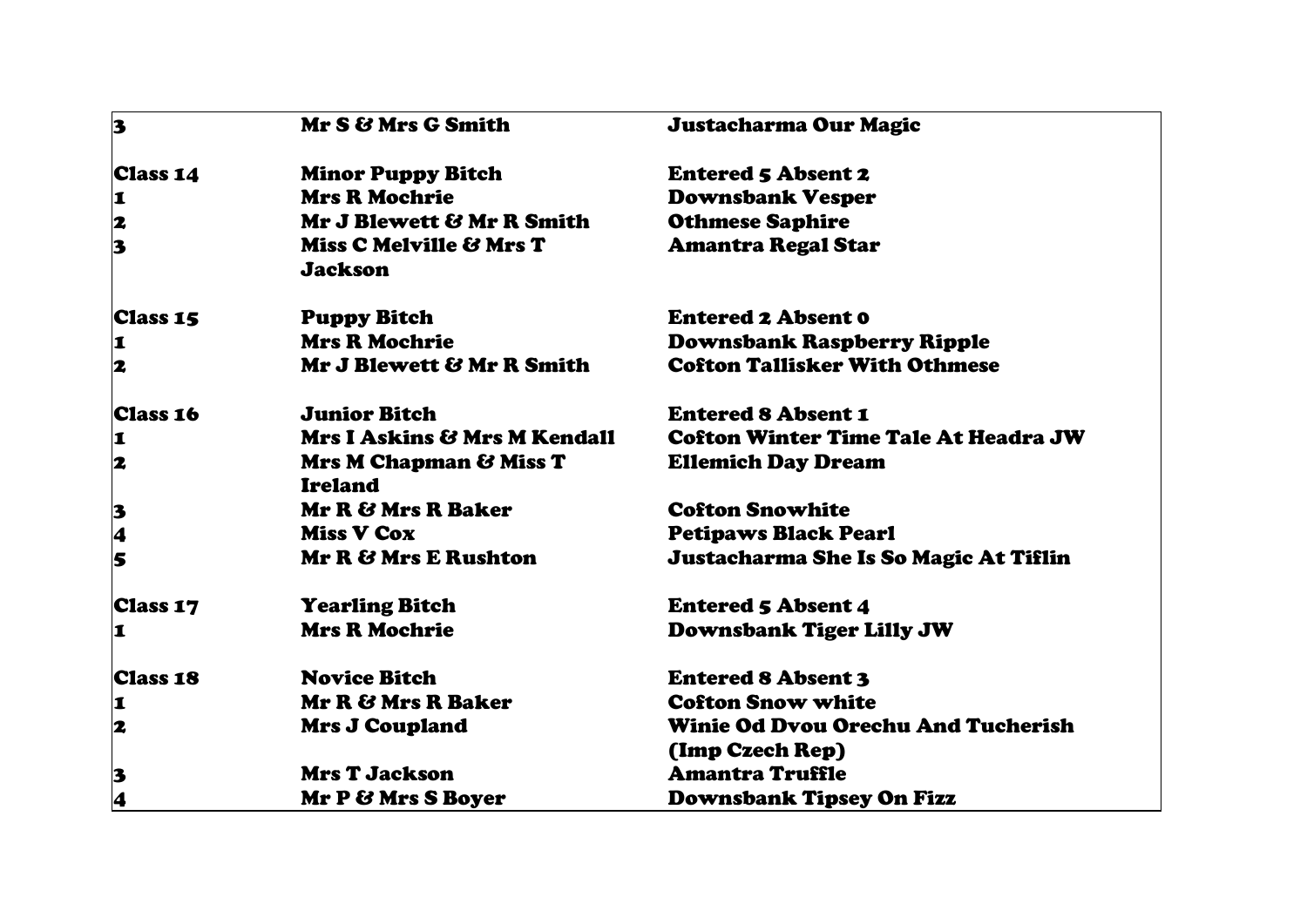| 5                                          | Mr P & Mrs J Portingale                                    | <b>Jacrianna Simply Bewitched</b>            |
|--------------------------------------------|------------------------------------------------------------|----------------------------------------------|
| <b>Class 19</b>                            | <b>Graduate Bitch</b>                                      | <b>Entered 2 Absent 2</b>                    |
| <b>Class 20</b>                            | <b>Post Graduate Bitch</b>                                 | <b>Entered 2 Absent 2</b>                    |
| <b>Class 21</b>                            | <b>Limit Bitch</b>                                         | <b>Entered 6 Absent 2</b>                    |
| $\vert$ 1                                  | <b>Mrs L Gillhespy</b>                                     | <b>Lorphil's Design</b>                      |
| $\overline{\mathbf{z}}$                    | <b>Mrs R Mochrie</b>                                       | <b>Downsbank Betsy Trotwood JW</b>           |
|                                            | Mr R & Mrs C Dix                                           | <b>Beewye Penelope Pitstop</b>               |
| $\begin{array}{c} \n 3 \\ 4\n \end{array}$ | Mr S & Mrs G Smith                                         | <b>Justacharma One More Magic</b>            |
| <b>Class 22</b>                            | <b>Open Bitch</b>                                          | <b>Entered 3 Absent 1</b>                    |
| <b>1</b>                                   | <b>Mrs T Jackson</b>                                       | <b>CH Amantra Regalia JW</b>                 |
| 2                                          | <b>Mrs J Coupland</b>                                      | <b>Tucherish Julie Christie</b>              |
| Class 23                                   | <b>Special open Black &amp;Tan Or</b><br><b>Ruby Bitch</b> | <b>Entered 1 Absent 1</b>                    |
| <b>CIss 24</b>                             | <b>Special Open Blenheim Or</b><br><b>Tricolour Bitch</b>  | <b>Entered 3 Absent 1</b>                    |
| I                                          | Mr P & Mrs S Boyer                                         | <b>Headra's Miss Moneypenny</b>              |
| 2                                          | <b>Mrs J Wallhead</b>                                      | <b>Baldragon Becuz Im Worth It At Merida</b> |
| <b>Best Bitch</b>                          | <b>Mrs T Jackson</b>                                       | <b>CH Amantra Regalia JW</b>                 |
| <b>Res Best Bitch</b>                      | <b>Mrs I Askins &amp; Mrs M Askins</b>                     | <b>Cofton Winter Time Tale At Headra JW</b>  |
| <b>Best Puppy</b><br><b>Bitch</b>          | <b>Mrs R Mochrie</b>                                       | <b>Downsbank Vesper</b>                      |